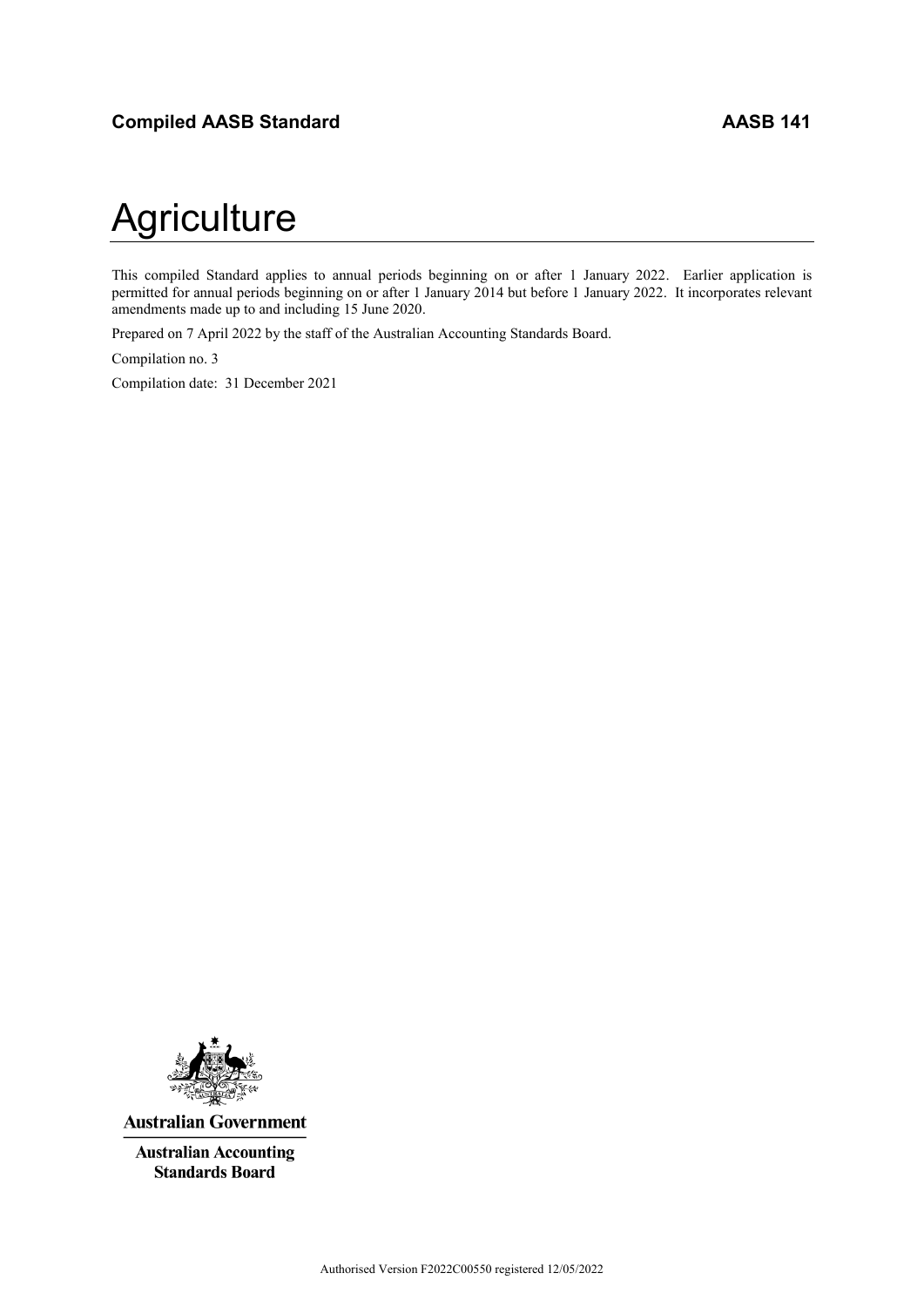## **Obtaining copies of Accounting Standards**

Compiled versions of Standards, original Standards and amending Standards (see Compilation Details) are available on the AASB website: www.aasb.gov.au.

Australian Accounting Standards Board PO Box 204 Collins Street West Victoria 8007 AUSTRALIA

Phone:  $(03)$  9617 7600<br>E-mail: standard@aasb. standard@aasb.gov.au Website: www.aasb.gov.au

## **Other enquiries**

Phone: (03) 9617 7600 E-mail: standard@aasb.gov.au

#### **COPYRIGHT**

#### © Commonwealth of Australia 2022

This compiled AASB Standard contains IFRS Foundation copyright material. Reproduction within Australia in unaltered form (retaining this notice) is permitted for personal and non-commercial use subject to the inclusion of an acknowledgment of the source. Requests and enquiries concerning reproduction and rights for commercial purposes within Australia should be addressed to The National Director, Australian Accounting Standards Board, PO Box 204, Collins Street West, Victoria 8007.

All existing rights in this material are reserved outside Australia. Reproduction outside Australia in unaltered form (retaining this notice) is permitted for personal and non-commercial use only. Further information and requests for authorisation to reproduce for commercial purposes outside Australia should be addressed to the IFRS Foundation at www.ifrs.org.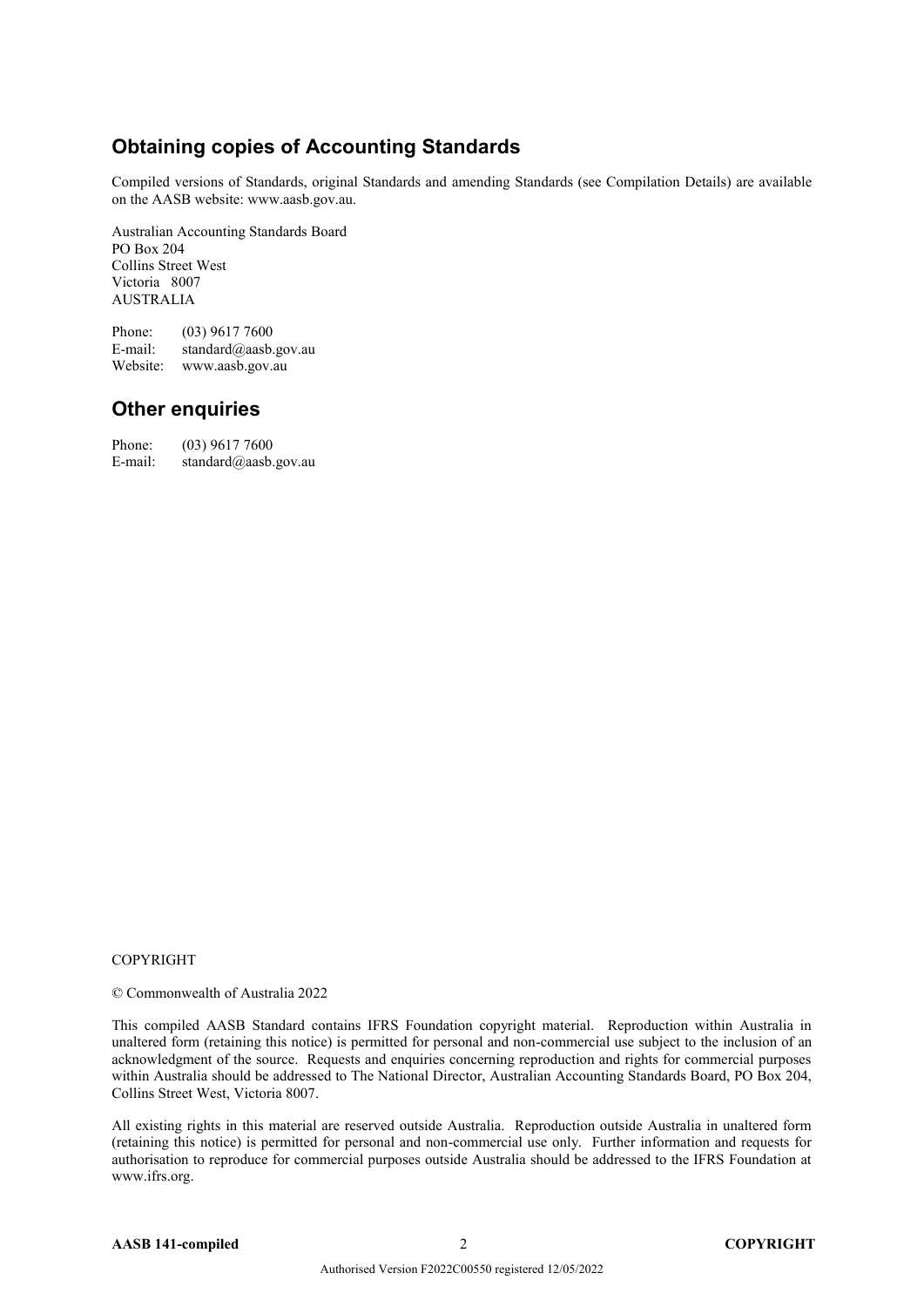## **Contents**

COMPARISON WITH IAS 41

#### **ACCOUNTING STANDARD AASB 141** *AGRICULTURE*

*from paragraph*

| <b>OBJECTIVE</b>                                                                          |         |
|-------------------------------------------------------------------------------------------|---------|
| <b>SCOPE</b>                                                                              | 1       |
| <b>DEFINITIONS</b>                                                                        |         |
| <b>Agriculture-related definitions</b>                                                    | 5       |
| <b>General definitions</b>                                                                | 8       |
| <b>RECOGNITION AND MEASUREMENT</b>                                                        | 10      |
| <b>Gains and losses</b>                                                                   | 26      |
| Inability to measure fair value reliably                                                  | 30      |
| <b>GOVERNMENT GRANTS</b>                                                                  | 34      |
| <b>DISCLOSURE</b>                                                                         | 39      |
| General                                                                                   | 40      |
| Additional disclosures for biological assets where fair value cannot be measured reliably | 54      |
| <b>Government grants</b>                                                                  | 57      |
| <b>COMMENCEMENT OF THE LEGISLATIVE INSTRUMENT</b>                                         |         |
| WITHDRAWAL OF AASB PRONOUNCEMENTS                                                         | Aus57.2 |
| <b>EFFECTIVE DATE AND TRANSITION</b>                                                      | 58      |
| <b>APPENDIX</b>                                                                           |         |
| A Australian simplified disclosures for Tier 2 entities                                   |         |
| <b>COMPILATION DETAILS</b>                                                                |         |
| <b>DELETED IAS 41 TEXT</b>                                                                |         |

**AVAILABLE ON THE AASB WEBSITE Illustrative examples Basis for Conclusions on IAS 41**

Australian Accounting Standard AASB 141 *Agriculture* (as amended) is set out in paragraphs 1 – 65 and Appendix A. All the paragraphs have equal authority. Paragraphs in **bold type** state the main principles. AASB 141 is to be read in the context of other Australian Accounting Standards, including AASB 1048 *Interpretation of Standards*, which identifies the Australian Accounting Interpretations, and AASB 1057 *Application of Australian Accounting Standards*. In the absence of explicit guidance, AASB 108 *Accounting Policies, Changes in Accounting Estimates and Errors* provides a basis for selecting and applying accounting policies.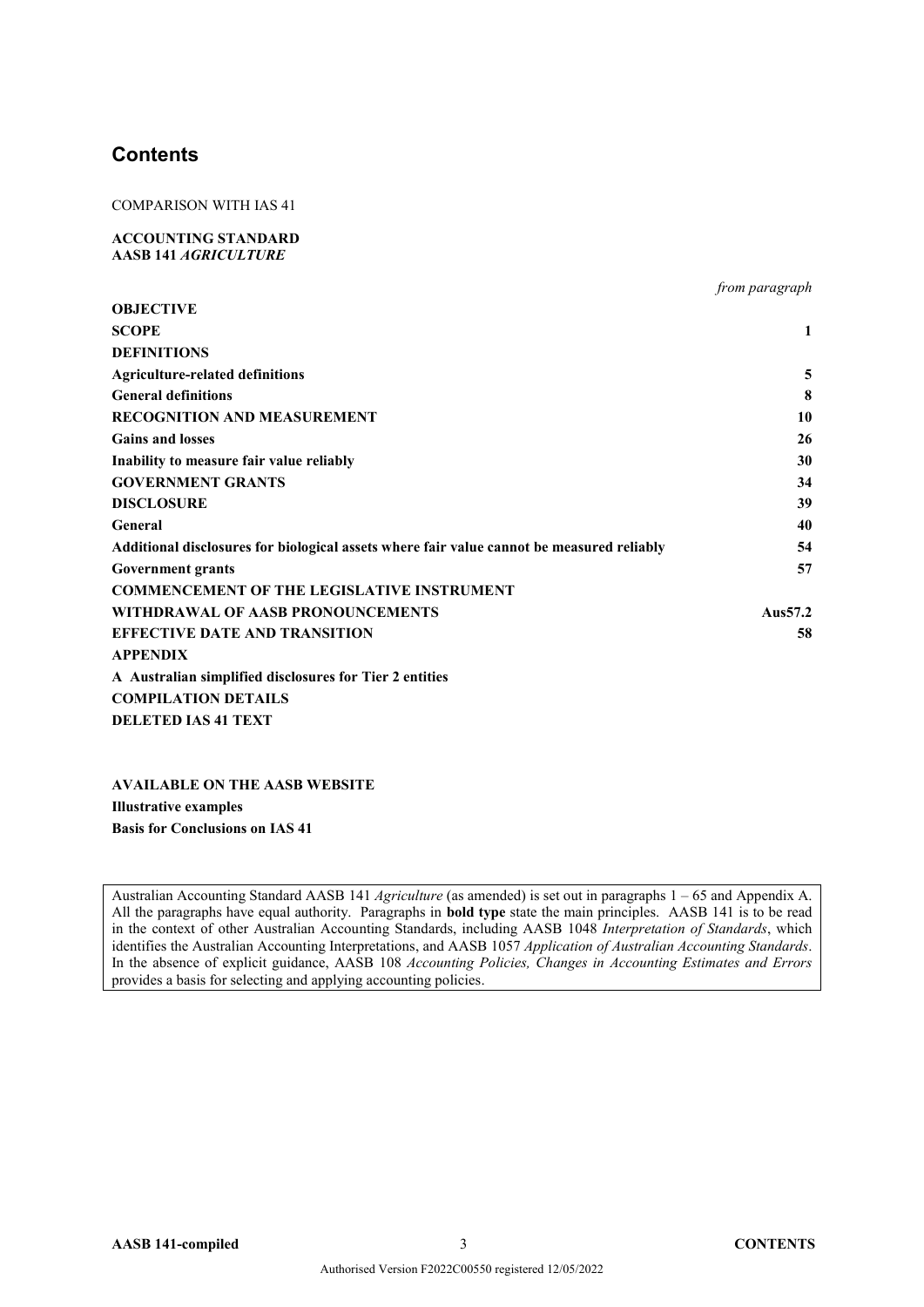## **Comparison with IAS 41**

AASB 141 *Agriculture* as amended incorporates IAS 41 *Agriculture* as issued and amended by the International Accounting Standards Board (IASB). Australian-specific paragraphs (which are not included in IAS 41) are identified with the prefix "Aus". Paragraphs that apply only to not-for-profit entities begin by identifying their limited applicability.

## **Tier 1**

For-profit entities complying with AASB 141 also comply with IAS 41.

Not-for-profit entities' compliance with IAS 41 will depend on whether any "Aus" paragraphs that specifically apply to not-for-profit entities provide additional guidance or contain applicable requirements that are inconsistent with IAS 41.

## **Tier 2**

Entities preparing general purpose financial statements under Australian Accounting Standards – Simplified Disclosures (Tier 2) will not be in compliance with IFRS Standards.

AASB 1053 *Application of Tiers of Australian Accounting Standards* explains the two tiers of reporting requirements.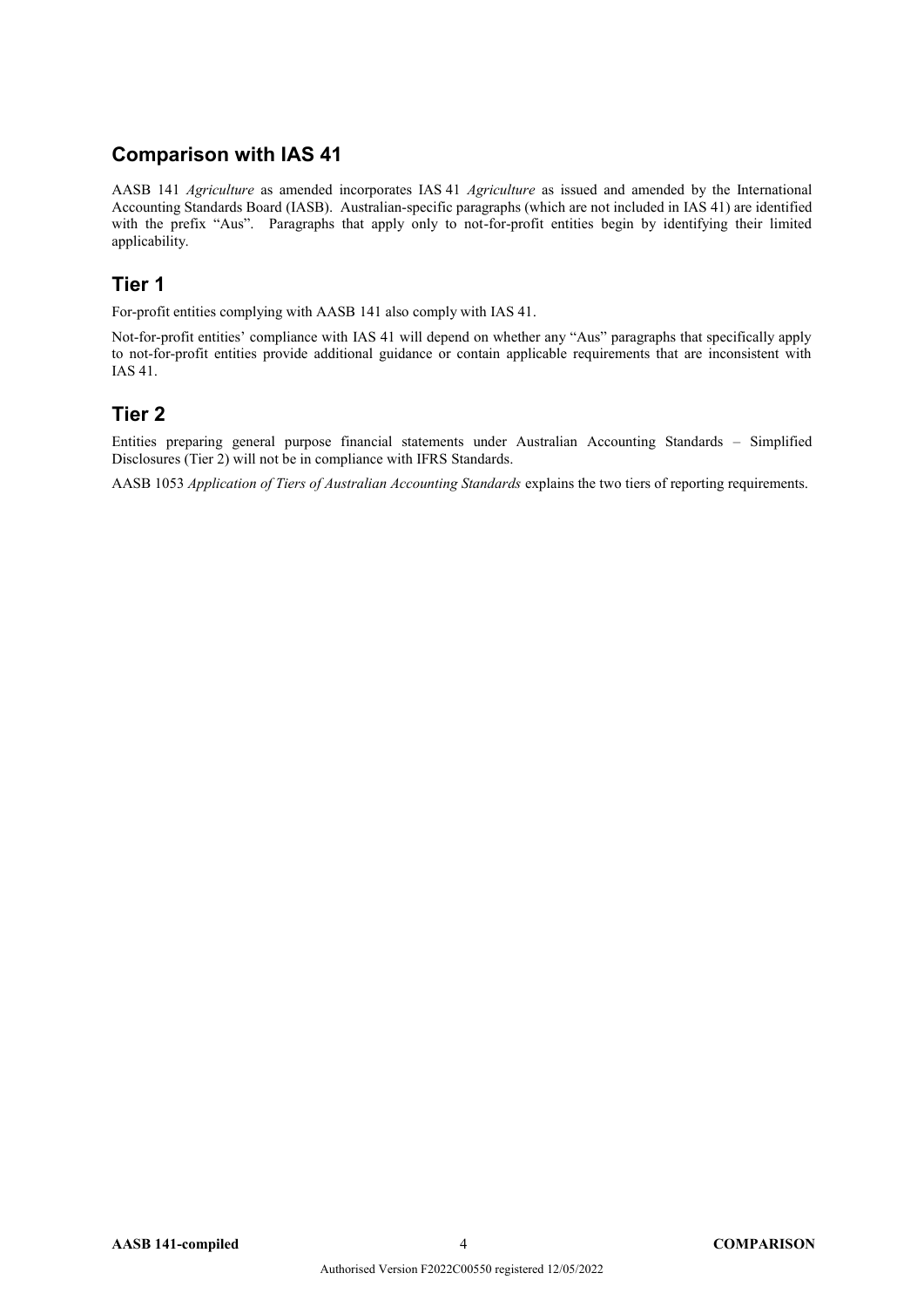## **Accounting Standard AASB 141**

The Australian Accounting Standards Board made Accounting Standard AASB 141 *Agriculture* under section 334 of the *Corporations Act 2001* on 14 August 2015.

This compiled version of AASB 141 applies to annual periods beginning on or after 1 January 2022. It incorporates relevant amendments contained in other AASB Standards made by the AASB up to and including 15 June 2020 (see Compilation Details).

## **Accounting Standard AASB 141** *Agriculture*

## **Objective**

The objective of this Standard is to prescribe the accounting treatment and disclosures related to agricultural activity.

#### **Scope**

#### **1 This Standard shall be applied to account for the following when they relate to agricultural activity:**

- **(a) biological assets, except for bearer plants;**
- **(b) agricultural produce at the point of harvest; and**
- **(c) government grants covered by paragraphs 34 and 35.**
- 2 This Standard does not apply to:
	- (a) land related to agricultural activity (see AASB 116 *Property, Plant and Equipment* and AASB 140 *Investment Property*).
	- (b) bearer plants related to agricultural activity (see AASB 116). However, this Standard applies to the produce on those bearer plants.
	- (c) government grants related to bearer plants (see AASB 120 *Accounting for Government Grants and Disclosure of Government Assistance*).
	- (d) intangible assets related to agricultural activity (see AASB 138 *Intangible Assets*).
	- (e) right-of-use assets arising from a lease of land related to agricultural activity (see AASB 16 *Leases*).
- 3 This Standard is applied to agricultural produce, which is the harvested produce of the entity's biological assets, at the point of harvest. Thereafter, AASB 102 *Inventories* or another applicable Standard is applied. Accordingly, this Standard does not deal with the processing of agricultural produce after harvest; for example, the processing of grapes into wine by a vintner who has grown the grapes. While such processing may be a logical and natural extension of agricultural activity, and the events taking place may bear some similarity to biological transformation, such processing is not included within the definition of agricultural activity in this Standard.
- 4 The table below provides examples of biological assets, agricultural produce, and products that are the result of processing after harvest:

| <b>Biological assets</b>        | <b>Agricultural produce</b> | Products that are the result of<br>processing after harvest |
|---------------------------------|-----------------------------|-------------------------------------------------------------|
| Sheep                           | Wool                        | Yarn, carpet                                                |
| Trees in a timber<br>plantation | Felled trees                | Logs, lumber                                                |
| Dairy cattle                    | Milk                        | Cheese                                                      |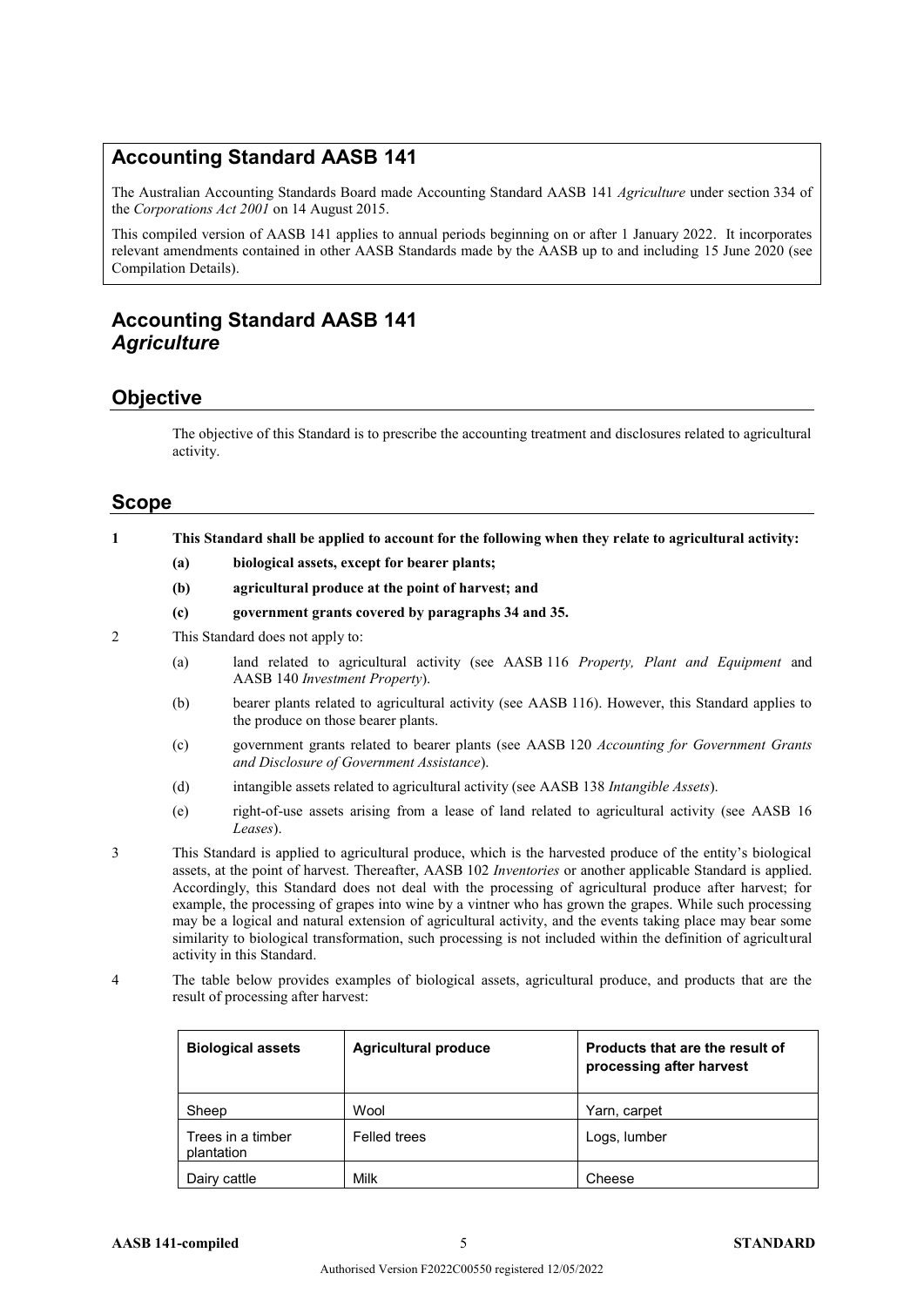| <b>Agricultural produce</b> | Products that are the result of<br>processing after harvest |
|-----------------------------|-------------------------------------------------------------|
| Carcass                     | Sausages, cured hams                                        |
| Harvested cotton            | Thread, clothing                                            |
| Harvested cane              | Sugar                                                       |
| Picked leaves               | Cured tobacco                                               |
| Picked leaves               | Tea                                                         |
| Picked grapes               | Wine                                                        |
| Picked fruit                | Processed fruit                                             |
| Picked fruit                | Palm oil                                                    |
| Harvested latex             | Rubber products                                             |
|                             |                                                             |

Some plants, for example, tea bushes, grape vines, oil palms and rubber trees, usually meet the definition of a bearer plant and are within the scope of AASB 116. However, the produce growing on bearer plants, for example, tea leaves, grapes, oil palm fruit and latex, is within the scope of AASB 141.

#### **Definitions**

## **Agriculture-related definitions**

**5 The following terms are used in this Standard with the meanings specified:** 

*Agricultural activity* **is the management by an entity of the biological transformation and harvest of biological assets for sale or for conversion into agricultural produce or into additional biological assets.** 

*Agricultural produce* **is the harvested produce of the entity's biological assets.** 

**A** *bearer plant* **is a living plant that:**

- **(a) is used in the production or supply of agricultural produce;**
- **(b) is expected to bear produce for more than one period; and**
- **(c) has a remote likelihood of being sold as agricultural produce, except for incidental scrap sales.**

**A** *biological asset* **is a living animal or plant.** 

*Biological transformation* **comprises the processes of growth, degeneration, production, and procreation that cause qualitative or quantitative changes in a biological asset.** 

*Costs to sell* **are the incremental costs directly attributable to the disposal of an asset, excluding finance costs and income taxes.**

**A** *group of biological assets* **is an aggregation of similar living animals or plants.** 

*Harvest* **is the detachment of produce from a biological asset or the cessation of a biological asset's life processes.** 

- 5A The following are not bearer plants:
	- (a) plants cultivated to be harvested as agricultural produce (for example, trees grown for use as lumber);
	- (b) plants cultivated to produce agricultural produce when there is more than a remote likelihood that the entity will also harvest and sell the plant as agricultural produce, other than as incidental scrap sales (for example, trees that are cultivated both for their fruit and their lumber); and
	- (c) annual crops (for example, maize and wheat).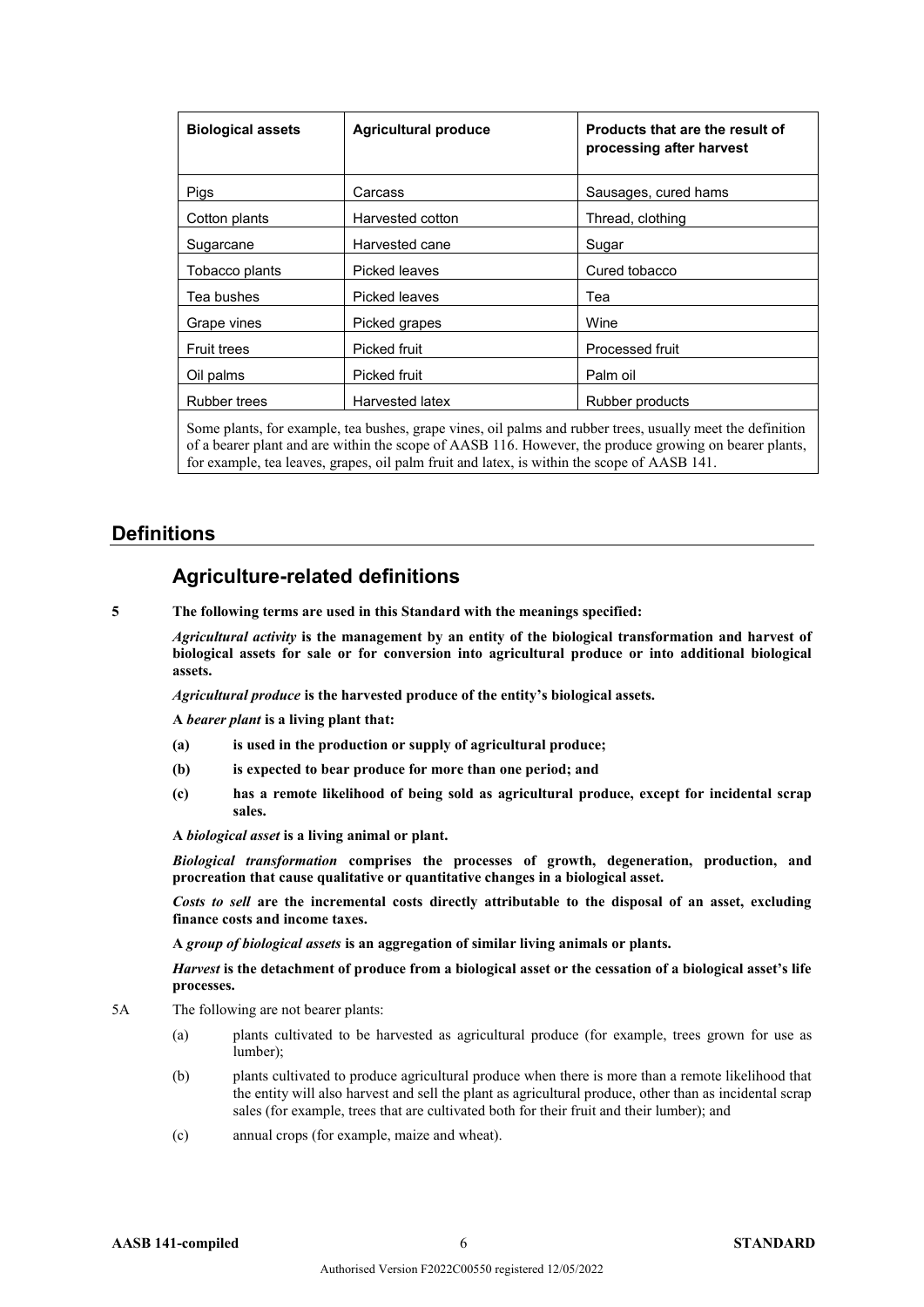- 5B When bearer plants are no longer used to bear produce they might be cut down and sold as scrap, for example, for use as firewood. Such incidental scrap sales would not prevent the plant from satisfying the definition of a bearer plant.
- 5C Produce growing on bearer plants is a biological asset.
- 6 Agricultural activity covers a diverse range of activities; for example, raising livestock, forestry, annual or perennial cropping, cultivating orchards and plantations, floriculture and aquaculture (including fish farming). Certain common features exist within this diversity:
	- (a) *Capability to change*. Living animals and plants are capable of biological transformation;
	- (b) *Management of change*. Management facilitates biological transformation by enhancing, or at least stabilising, conditions necessary for the process to take place (for example, nutrient levels, moisture, temperature, fertility, and light). Such management distinguishes agricultural activity from other activities. For example, harvesting from unmanaged sources (such as ocean fishing and deforestation) is not agricultural activity; and
	- (c) *Measurement of change*. The change in quality (for example, genetic merit, density, ripeness, fat cover, protein content, and fibre strength) or quantity (for example, progeny, weight, cubic metres, fibre length or diameter, and number of buds) brought about by biological transformation or harvest is measured and monitored as a routine management function.
- 7 Biological transformation results in the following types of outcomes:
	- (a) asset changes through (i) growth (an increase in quantity or improvement in quality of an animal or plant), (ii) degeneration (a decrease in the quantity or deterioration in quality of an animal or plant), or (iii) procreation (creation of additional living animals or plants); or
	- (b) production of agricultural produce such as latex, tea leaf, wool, and milk.

## **General definitions**

**8 The following terms are used in this Standard with the meanings specified:** 

*Carrying amount* **is the amount at which an asset is recognised in the statement of financial position.** 

*Fair value* **is the price that would be received to sell an asset or paid to transfer a liability in an orderly transaction between market participants at the measurement date. (See AASB 13** *Fair Value Measurement***.)**

*Government grants* **are as defined in AASB 120.** 

9 [Deleted]

#### **Recognition and measurement**

- **10 An entity shall recognise a biological asset or agricultural produce when, and only when:** 
	- **(a) the entity controls the asset as a result of past events;**
	- **(b) it is probable that future economic benefits associated with the asset will flow to the entity; and**
	- **(c) the fair value or cost of the asset can be measured reliably.**
- 11 In agricultural activity, control may be evidenced by, for example, legal ownership of cattle and the branding or otherwise marking of the cattle on acquisition, birth, or weaning. The future benefits are normally assessed by measuring the significant physical attributes.
- **12 A biological asset shall be measured on initial recognition and at the end of each reporting period at its fair value less costs to sell, except for the case described in paragraph 30 where the fair value cannot be measured reliably.**
- **13 Agricultural produce harvested from an entity's biological assets shall be measured at its fair value less costs to sell at the point of harvest. Such measurement is the cost at that date when applying AASB 102** *Inventories* **or another applicable Standard.**
- 14 [Deleted]
- 15 The fair value measurement of a biological asset or agricultural produce may be facilitated by grouping biological assets or agricultural produce according to significant attributes; for example, by age or quality. An entity selects the attributes corresponding to the attributes used in the market as a basis for pricing.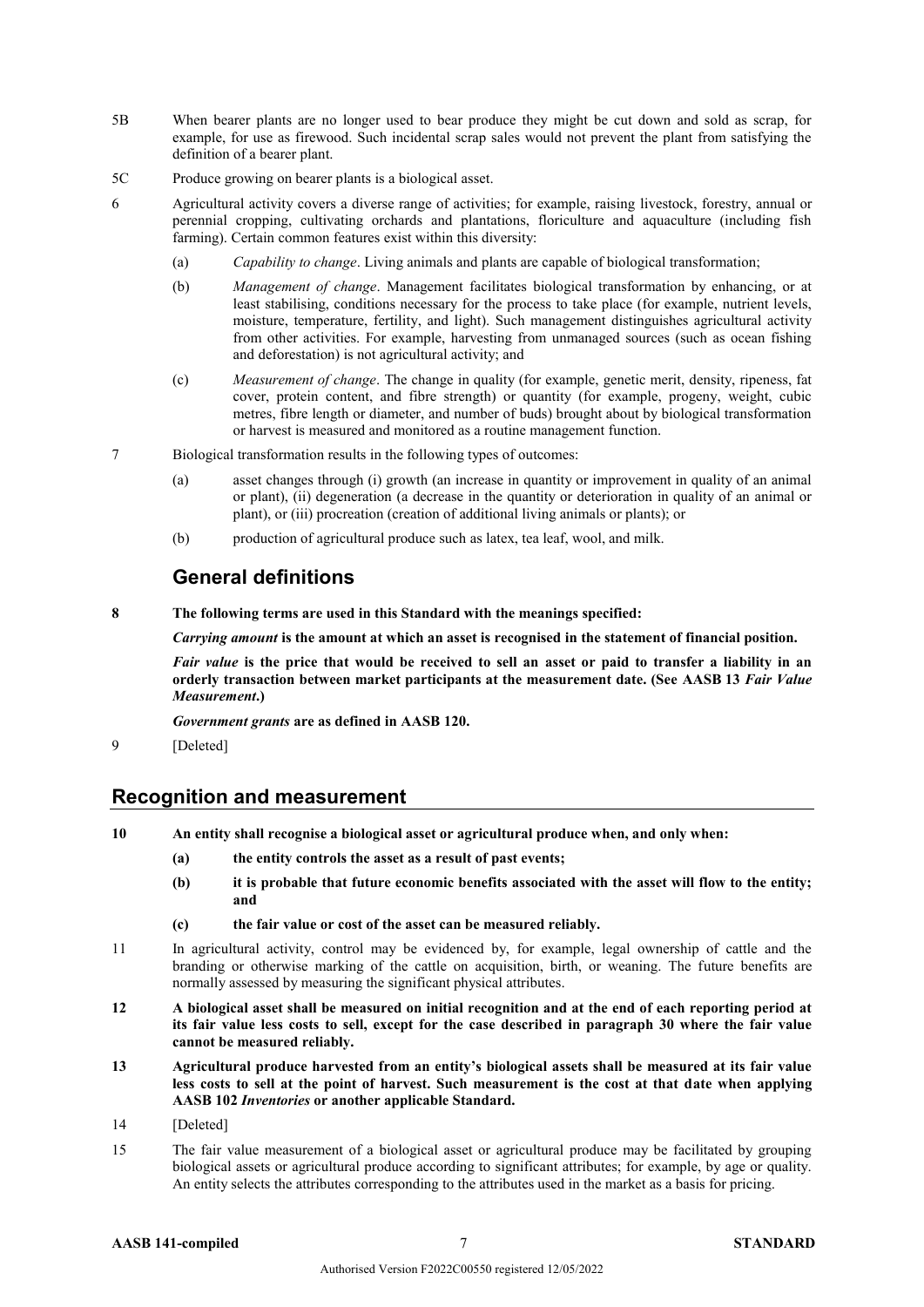- 16 Entities often enter into contracts to sell their biological assets or agricultural produce at a future date. Contract prices are not necessarily relevant in measuring fair value, because fair value reflects the current market conditions in which market participant buyers and sellers would enter into a transaction. As a result, the fair value of a biological asset or agricultural produce is not adjusted because of the existence of a contract. In some cases, a contract for the sale of a biological asset or agricultural produce may be an onerous contract, as defined in AASB 137 *Provisions, Contingent Liabilities and Contingent Assets*. AASB 137 applies to onerous contracts.
- 17–
- 21 [Deleted]
- 22 An entity does not include any cash flows for financing the assets or re-establishing biological assets after harvest (for example, the cost of replanting trees in a plantation forest after harvest).
- 23 [Deleted]
- 24 Cost may sometimes approximate fair value, particularly when:
	- (a) little biological transformation has taken place since initial cost incurrence (for example, for seedlings planted immediately prior to the end of a reporting period or newly acquired livestock); or
	- (b) the impact of the biological transformation on price is not expected to be material (for example, for the initial growth in a 30-year pine plantation production cycle).
- 25 Biological assets are often physically attached to land (for example, trees in a plantation forest). There may be no separate market for biological assets that are attached to the land but an active market may exist for the combined assets, that is, the biological assets, raw land, and land improvements, as a package. An entity may use information regarding the combined assets to measure the fair value of the biological assets. For example, the fair value of raw land and land improvements may be deducted from the fair value of the combined assets to arrive at the fair value of biological assets.

## **Gains and losses**

- **26 A gain or loss arising on initial recognition of a biological asset at fair value less costs to sell and from a change in fair value less costs to sell of a biological asset shall be included in profit or loss for the period in which it arises.**
- 27 A loss may arise on initial recognition of a biological asset, because costs to sell are deducted in determining fair value less costs to sell of a biological asset. A gain may arise on initial recognition of a biological asset, such as when a calf is born.
- **28 A gain or loss arising on initial recognition of agricultural produce at fair value less costs to sell shall be included in profit or loss for the period in which it arises.**
- 29 A gain or loss may arise on initial recognition of agricultural produce as a result of harvesting.

## **Inability to measure fair value reliably**

- **30 There is a presumption that fair value can be measured reliably for a biological asset. However, that presumption can be rebutted only on initial recognition for a biological asset for which quoted market prices are not available and for which alternative fair value measurements are determined to be clearly unreliable. In such a case, that biological asset shall be measured at its cost less any accumulated depreciation and any accumulated impairment losses. Once the fair value of such a biological asset becomes reliably measurable, an entity shall measure it at its fair value less costs to sell. Once a non-current biological asset meets the criteria to be classified as held for sale (or is included in a disposal group that is classified as held for sale) in accordance with AASB 5** *Non-current Assets Held for Sale and Discontinued Operations***, it is presumed that fair value can be measured reliably.**
- 31 The presumption in paragraph 30 can be rebutted only on initial recognition. An entity that has previously measured a biological asset at its fair value less costs to sell continues to measure the biological asset at its fair value less costs to sell until disposal.
- 32 In all cases, an entity measures agricultural produce at the point of harvest at its fair value less costs to sell. This Standard reflects the view that the fair value of agricultural produce at the point of harvest can always be measured reliably.
- 33 In determining cost, accumulated depreciation and accumulated impairment losses, an entity considers AASB 102, AASB 116 and AASB 136 *Impairment of Assets*.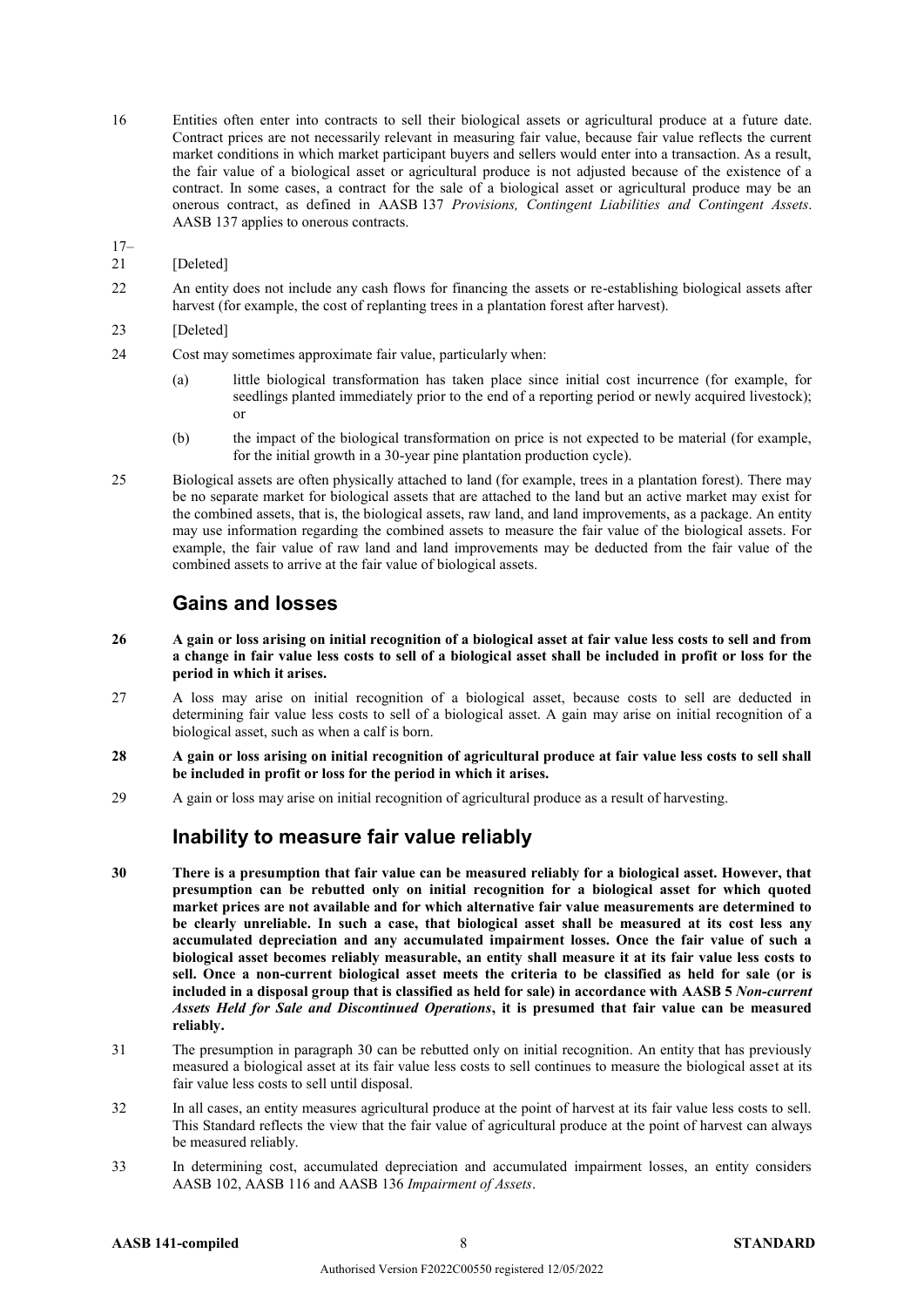## **Government grants**

- **34 An unconditional government grant related to a biological asset measured at its fair value less costs to sell shall be recognised in profit or loss when, and only when, the government grant becomes receivable.**
- **35 If a government grant related to a biological asset measured at its fair value less costs to sell is conditional, including when a government grant requires an entity not to engage in specified agricultural activity, an entity shall recognise the government grant in profit or loss when, and only when, the conditions attaching to the government grant are met.**
- 36 Terms and conditions of government grants vary. For example, a grant may require an entity to farm in a particular location for five years and require the entity to return all of the grant if it farms for a period shorter than five years. In this case, the grant is not recognised in profit or loss until the five years have passed. However, if the terms of the grant allow part of it to be retained according to the time that has elapsed, the entity recognises that part in profit or loss as time passes.
- 37 If a government grant relates to a biological asset measured at its cost less any accumulated depreciation and any accumulated impairment losses (see paragraph 30), AASB 120 is applied.
- 38 This Standard requires a different treatment from AASB 120, if a government grant relates to a biological asset measured at its fair value less costs to sell or a government grant requires an entity not to engage in specified agricultural activity. AASB 120 is applied only to a government grant related to a biological asset measured at its cost less any accumulated depreciation and any accumulated impairment losses.
- **Aus38.1 Notwithstanding paragraphs 34–38, not-for-profit entities shall account for government grants related to a biological asset in accordance with AASB 1058** *Income of Not-for-Profit Entities.*

## **Disclosure**

**39** [Deleted]

## **General**

- **40 An entity shall disclose the aggregate gain or loss arising during the current period on initial recognition of biological assets and agricultural produce and from the change in fair value less costs to sell of biological assets.**
- **41 An entity shall provide a description of each group of biological assets.**
- 42 The disclosure required by paragraph 41 may take the form of a narrative or quantified description.
- 43 An entity is encouraged to provide a quantified description of each group of biological assets, distinguishing between consumable and bearer biological assets or between mature and immature biological assets, as appropriate. For example, an entity may disclose the carrying amounts of consumable biological assets and bearer biological assets by group. An entity may further divide those carrying amounts between mature and immature assets. These distinctions provide information that may be helpful in assessing the timing of future cash flows. An entity discloses the basis for making any such distinctions.
- 44 Consumable biological assets are those that are to be harvested as agricultural produce or sold as biological assets. Examples of consumable biological assets are livestock intended for the production of meat, livestock held for sale, fish in farms, crops such as maize and wheat, produce on a bearer plant and trees being grown for lumber. Bearer biological assets are those other than consumable biological assets; for example, livestock from which milk is produced and fruit trees from which fruit is harvested. Bearer biological assets are not agricultural produce but, rather, are held to bear produce.
- 45 Biological assets may be classified either as mature biological assets or immature biological assets. Mature biological assets are those that have attained harvestable specifications (for consumable biological assets) or are able to sustain regular harvests (for bearer biological assets).
- **46 If not disclosed elsewhere in information published with the financial statements, an entity shall describe:** 
	- **(a) the nature of its activities involving each group of biological assets; and**
	- **(b) non-financial measures or estimates of the physical quantities of:**
		- **(i) each group of the entity's biological assets at the end of the period; and**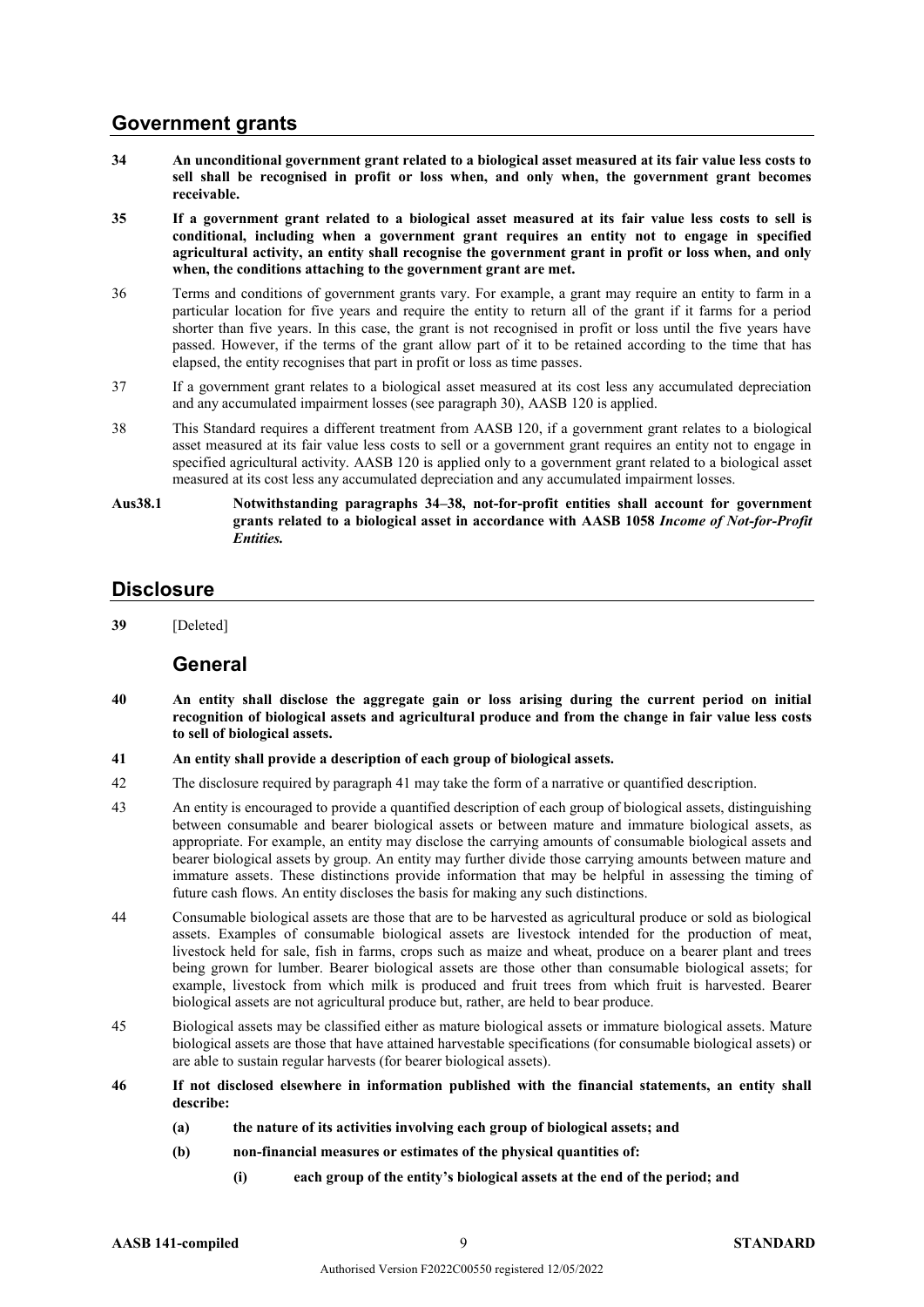**(ii) output of agricultural produce during the period.**

 $47-$ <br> $48$ 

[Deleted]

- **49 An entity shall disclose:**
	- **(a) the existence and carrying amounts of biological assets whose title is restricted, and the carrying amounts of biological assets pledged as security for liabilities;**
	- **(b) the amount of commitments for the development or acquisition of biological assets; and**
	- **(c) financial risk management strategies related to agricultural activity.**
- **50 An entity shall present a reconciliation of changes in the carrying amount of biological assets between the beginning and the end of the current period. The reconciliation shall include:** 
	- **(a) the gain or loss arising from changes in fair value less costs to sell;**
	- **(b) increases due to purchases;**
	- **(c) decreases attributable to sales and biological assets classified as held for sale (or included in a disposal group that is classified as held for sale) in accordance with AASB 5;**
	- **(d) decreases due to harvest;**
	- **(e) increases resulting from business combinations;**
	- **(f) net exchange differences arising on the translation of financial statements into a different presentation currency, and on the translation of a foreign operation into the presentation currency of the reporting entity; and**
	- **(g) other changes.**
- 51 The fair value less costs to sell of a biological asset can change due to both physical changes and price changes in the market. Separate disclosure of physical and price changes is useful in appraising current period performance and future prospects, particularly when there is a production cycle of more than one year. In such cases, an entity is encouraged to disclose, by group or otherwise, the amount of change in fair value less costs to sell included in profit or loss due to physical changes and due to price changes. This information is generally less useful when the production cycle is less than one year (for example, when raising chickens or growing cereal crops).
- 52 Biological transformation results in a number of types of physical change—growth, degeneration, production, and procreation, each of which is observable and measurable. Each of those physical changes has a direct relationship to future economic benefits. A change in fair value of a biological asset due to harvesting is also a physical change.
- 53 Agricultural activity is often exposed to climatic, disease and other natural risks. If an event occurs that gives rise to a material item of income or expense, the nature and amount of that item are disclosed in accordance with AASB 101 *Presentation of Financial Statements*. Examples of such an event include an outbreak of a virulent disease, a flood, a severe drought or frost, and a plague of insects.

## **Additional disclosures for biological assets where fair value cannot be measured reliably**

- **54 If an entity measures biological assets at their cost less any accumulated depreciation and any accumulated impairment losses (see paragraph 30) at the end of the period, the entity shall disclose for such biological assets:** 
	- **(a) a description of the biological assets;**
	- **(b) an explanation of why fair value cannot be measured reliably;**
	- **(c) if possible, the range of estimates within which fair value is highly likely to lie;**
	- **(d) the depreciation method used;**
	- **(e) the useful lives or the depreciation rates used; and**
	- **(f) the gross carrying amount and the accumulated depreciation (aggregated with accumulated impairment losses) at the beginning and end of the period.**
- **55 If, during the current period, an entity measures biological assets at their cost less any accumulated depreciation and any accumulated impairment losses (see paragraph 30), an entity shall disclose any gain or loss recognised on disposal of such biological assets and the reconciliation required by**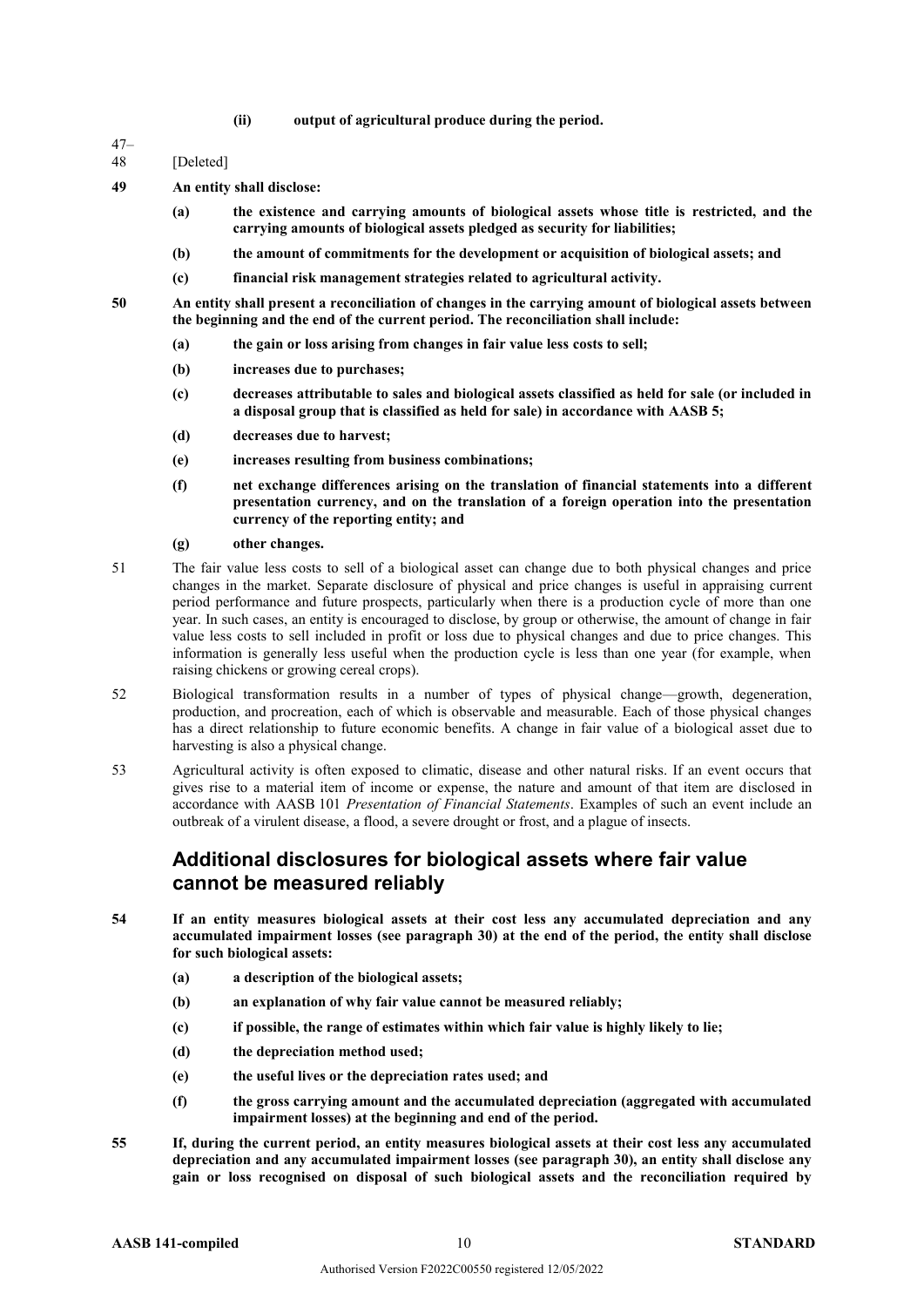**paragraph 50 shall disclose amounts related to such biological assets separately. In addition, the reconciliation shall include the following amounts included in profit or loss related to those biological assets:** 

- **(a) impairment losses;**
- **(b) reversals of impairment losses; and**
- **(c) depreciation.**

**56 If the fair value of biological assets previously measured at their cost less any accumulated depreciation and any accumulated impairment losses becomes reliably measurable during the current period, an entity shall disclose for those biological assets:** 

- **(a) a description of the biological assets;**
- **(b) an explanation of why fair value has become reliably measurable; and**
- **(c) the effect of the change.**

#### **Government grants**

**57 An entity shall disclose the following related to agricultural activity covered by this Standard:** 

- **(a) the nature and extent of government grants recognised in the financial statements;**
- **(b) unfulfilled conditions and other contingencies attaching to government grants; and**
- **(c) significant decreases expected in the level of government grants.**

#### **Commencement of the legislative instrument**

Aus57.1 [Repealed]

#### **Withdrawal of AASB pronouncements**

Aus57.2 This Standard repeals AASB 141 *Agriculture* issued in July 2004. Despite the repeal, after the time this Standard starts to apply under section 334 of the Corporations Act (either generally or in relation to an individual entity), the repealed Standard continues to apply in relation to any period ending before that time as if the repeal had not occurred.

> [Note: When this Standard applies under section 334 of the Corporations Act (either generally or in relation to an individual entity), it supersedes the application of the repealed Standard.]

#### **Effective date and transition**

- 58 This Standard becomes operative for annual financial statements covering periods beginning on or after 1 January 2016. Earlier application is encouraged for periods beginning on or after 1 January 2014 but before 1 January 2016. If an entity applies this Standard for periods beginning before 1 January 2016, it shall disclose that fact.
- 59 This Standard does not establish any specific transitional provisions. The adoption of this Standard is accounted for in accordance with AASB 108 *Accounting Policies, Changes in Accounting Estimates and Errors*.
- 60 In the previous version of this Standard, paragraphs 5, 6, 17, 20 and 21 were amended and paragraph 14 deleted by AASB 2008-5 *Amendments to Australian Accounting Standards arising from the Annual Improvements Project* issued in July 2008. An entity shall apply those amendments prospectively for annual periods beginning on or after 1 January 2009. Earlier application is permitted. If an entity applies the amendments for an earlier period it shall disclose that fact.
- 61 [Deleted by the AASB]
- 62 AASB 2014-6 *Amendments to Australian Accounting Standards – Agriculture: Bearer Plants*, issued in December 2014, amended the previous version of this Standard as follows: amended paragraphs 1–5, 8, 24 and 44 and added paragraphs 5A–5C and 63. An entity shall apply those amendments for annual periods beginning on or after 1 January 2016. Earlier application is permitted. If an entity applies those amendments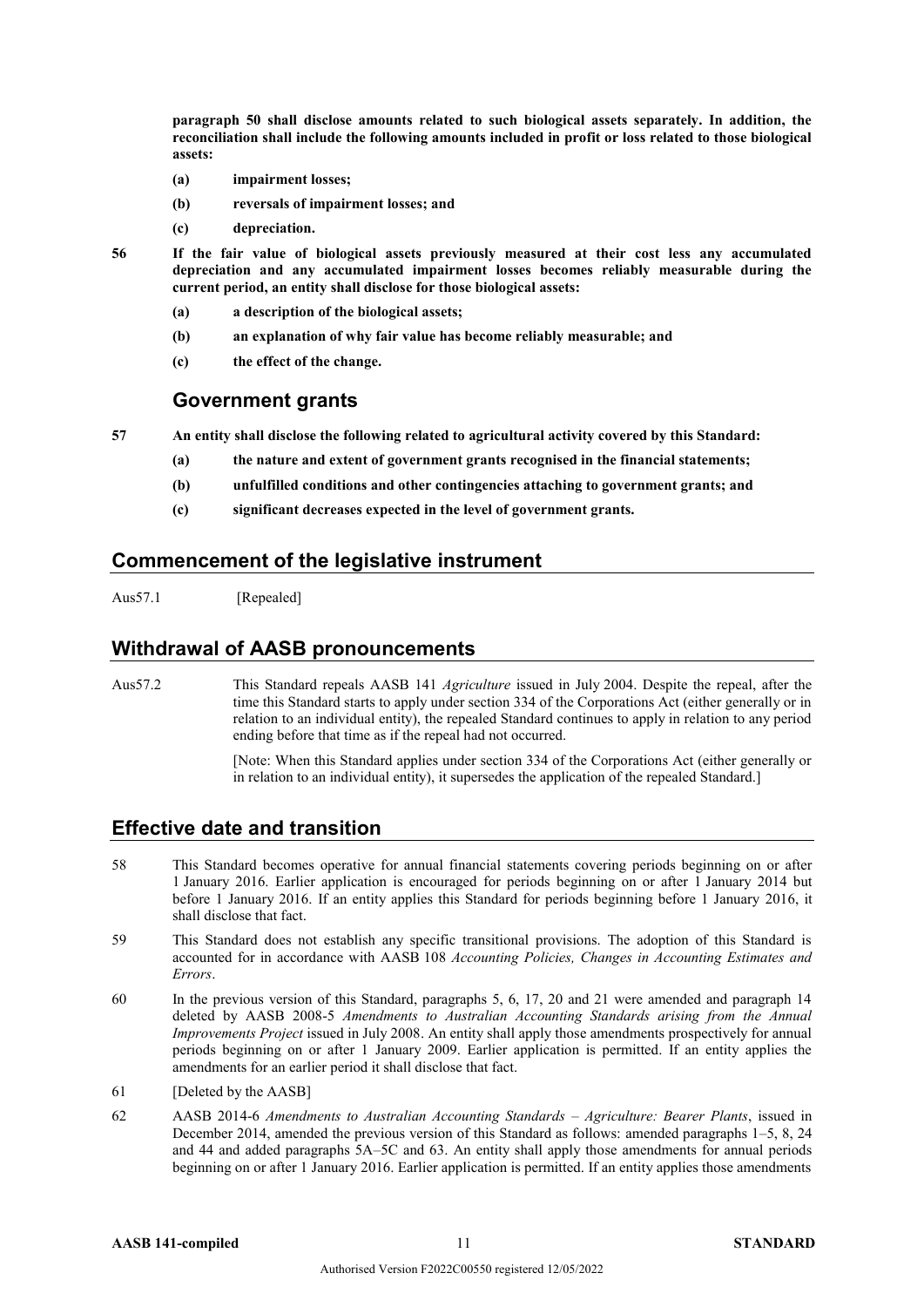for an earlier period, it shall disclose that fact. An entity shall apply those amendments retrospectively in accordance with AASB 108.

- 63 In the reporting period when AASB 2014-6 is first applied an entity need not disclose the quantitative information required by paragraph 28(f) of AASB 108 for the current period. However, an entity shall present the quantitative information required by paragraph 28(f) of AASB 108 for each prior period presented.
- 64 AASB 16, issued in February 2016, amended paragraph 2. An entity shall apply that amendment when it applies AASB 16.
- 65 AASB 2020-3 *Amendments to Australian Accounting Standards – Annual Improvements 2018–2020 and Other Amendments*, issued in June 2020, amended paragraph 22. An entity shall apply that amendment to fair value measurements on or after the beginning of the first annual reporting period beginning on or after 1 January 2022. Earlier application is permitted. If an entity applies the amendment for an earlier period, it shall disclose that fact.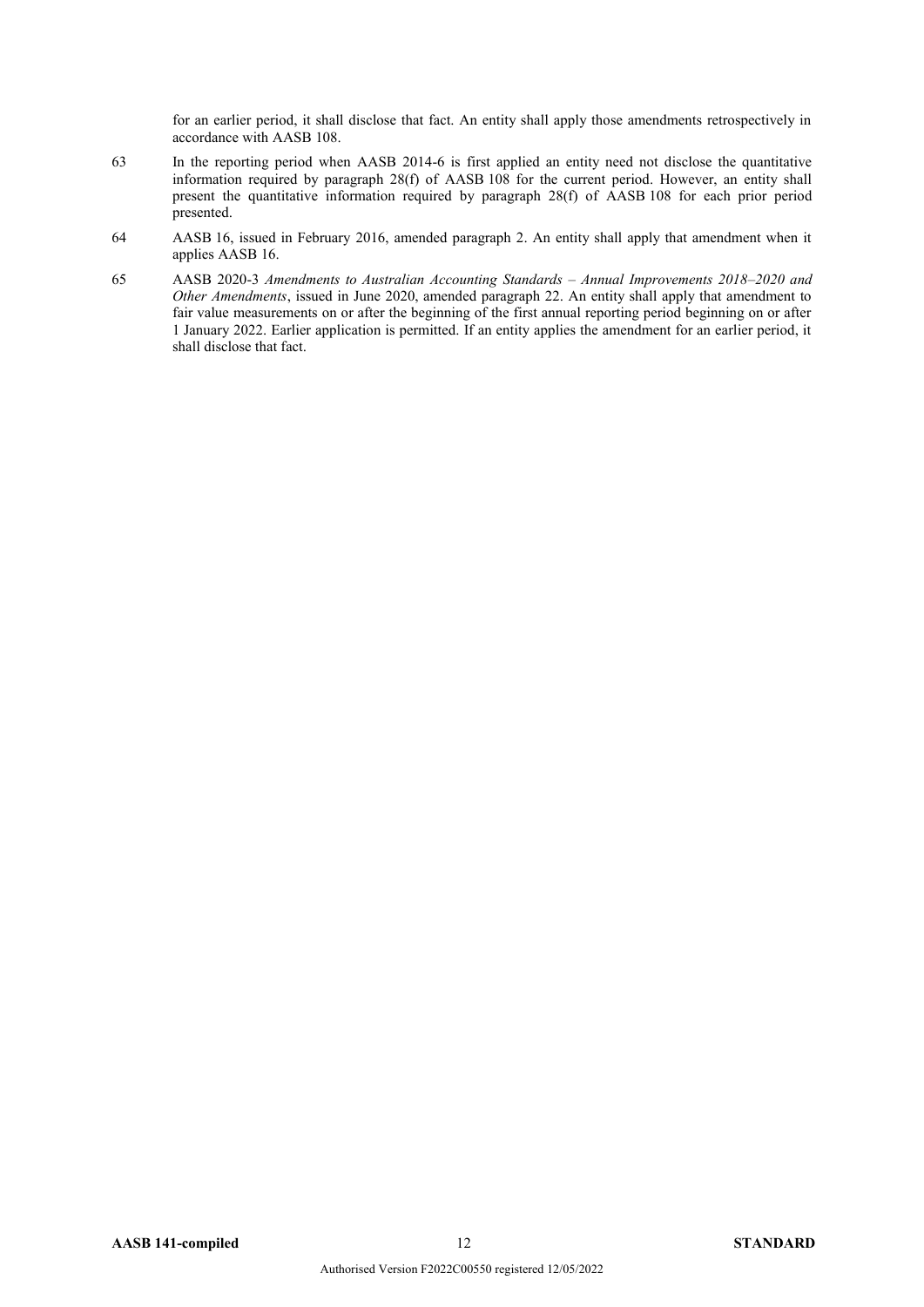## **Appendix A Australian simplified disclosures for Tier 2 entities**

*This appendix is an integral part of the Standard.*

**AusA1 Paragraphs 40–57 do not apply to entities preparing general purpose financial statements that apply AASB 1060** *General Purpose Financial Statements – Simplified Disclosures for For-Profit and Not-for-Profit Tier 2 Entities.*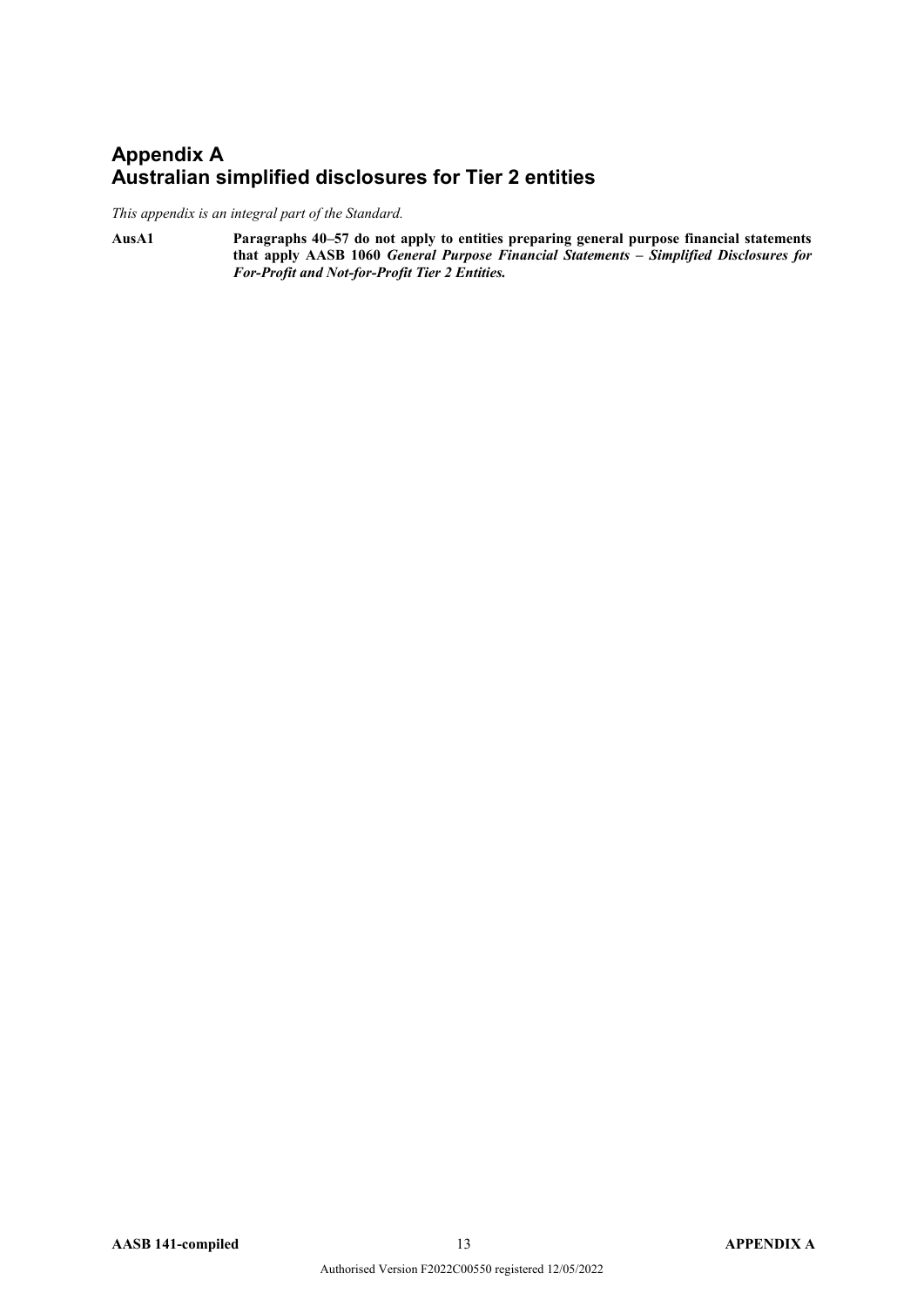# **Compilation details Accounting Standard AASB 141** *Agriculture* **(as amended)**

*Compilation details are not part of AASB 141.*

This compiled Standard applies to annual periods beginning on or after 1 January 2022. It takes into account amendments up to and including 15 June 2020 and was prepared on 7 April 2022 by the staff of the Australian Accounting Standards Board (AASB).

This compilation is not a separate Accounting Standard made by the AASB. Instead, it is a representation of AASB 141 (August 2015) as amended by other Accounting Standards, which are listed in the table below.

# **Table of Standards**

| <b>Standard</b>  | Date made   | <b>FRL</b> identifier | ∣Commence-<br>l ment date | <b>Effective date</b><br>(annual periods<br>$\ldots$ on or after $\ldots$ ) | Application,<br>saving or<br>transitional<br>provisions |
|------------------|-------------|-----------------------|---------------------------|-----------------------------------------------------------------------------|---------------------------------------------------------|
| <b>AASB 141</b>  | 14 Aug 2015 | F2015L01615           | l 31 Dec 2015             | (beginning) 1 Jan 2016                                                      | see (a) below                                           |
| AASB 16          | 23 Feb 2016 | F2016L00233           | 31 Dec 2018               | (beginning) 1 Jan 2019                                                      | see (b) below                                           |
| <b>AASB 1058</b> | 9 Dec 2016  | F2017L00042           | 31 Dec 2018               | (beginning) 1 Jan 2019                                                      | see (b) below                                           |
| AASB 1060        | 6 Mar 2020  | F2020L00288           | 30 Jun 2021               | (beginning) 1 Jul 2021                                                      | see (c) below                                           |
| AASB 2020-3      | 15 Jun 2020 | F2020L00876           | 31 Dec 2021               | Jan 2022<br>(beginning)                                                     | see (d) below                                           |

(a) Entities may elect to apply this Standard to periods beginning on or after 1 January 2014 but before 1 January 2016.

(b) Entities may elect to apply this Standard to annual periods beginning before 1 January 2019, provided that AASB 15 *Revenue from Contracts with Customers* is also applied to the same period.

(c) Entities may elect to apply this Standard to annual periods beginning before 1 July 2021.

(d) Entities may elect to apply this Standard to annual periods beginning before 1 January 2022.

## **Table of amendments**

| <b>Paragraph affected</b> | <b>How affected</b> | By  [paragraph/page]         |
|---------------------------|---------------------|------------------------------|
|                           |                     |                              |
| 2                         | amended             | AASB 16 [page 61]            |
| $\overline{22}$           | amended             | AASB 2020-3 [page 12]        |
| Aus38.1                   | amended             | AASB 1058 [page 25]          |
| Aus57.1                   | repealed            | Legislation Act 2003, s. 48D |
| 64                        | added               | AASB 16 [page 61]            |
| 65                        | added               | AASB 2020-3 [page 12]        |
| Appendix A                | replaced            | AASB 1060 [page 66]          |